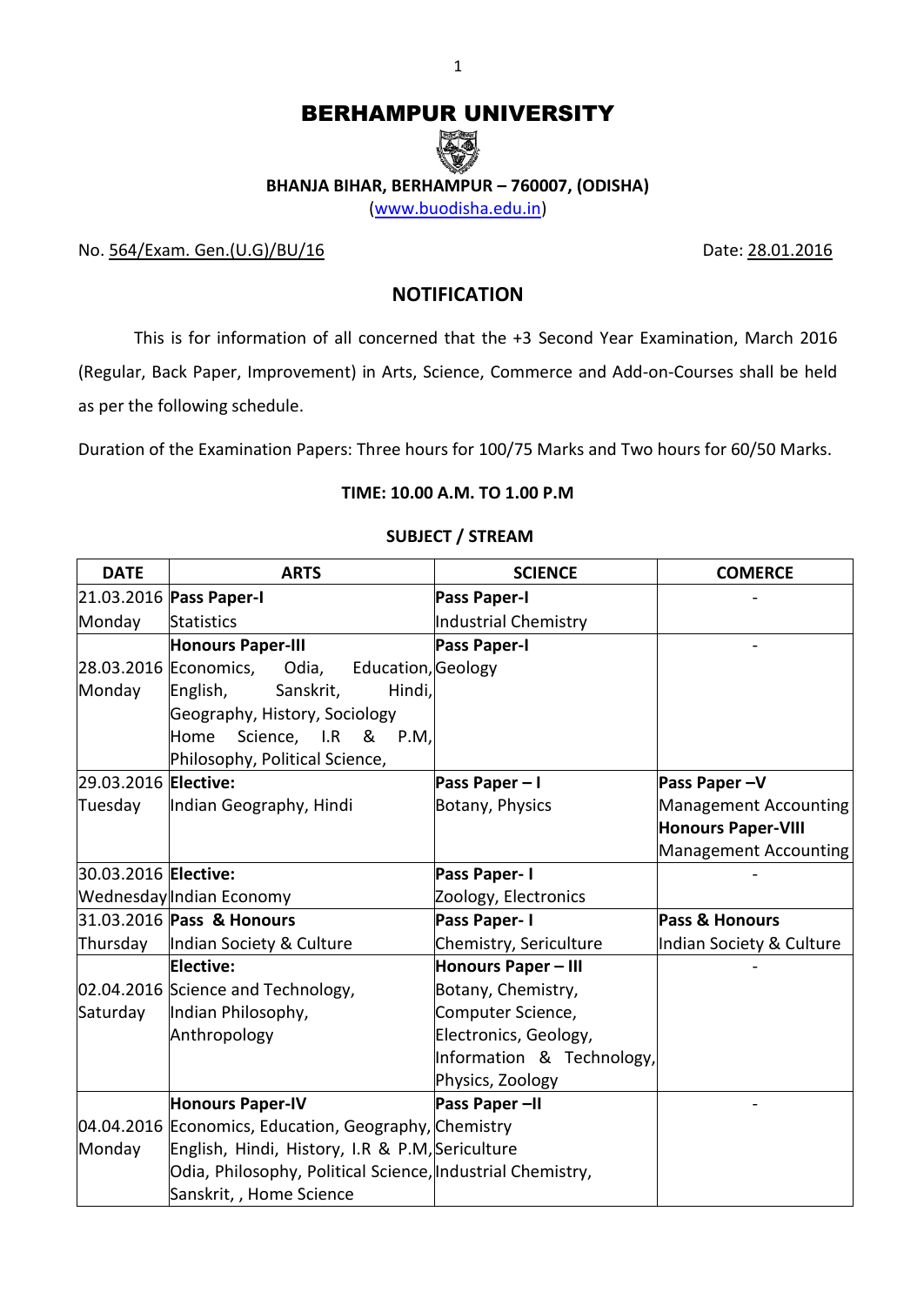| <b>DATE</b>          | <b>ARTS</b>                                      | <b>SCIENCE</b>              | <b>COMERCE</b>           |
|----------------------|--------------------------------------------------|-----------------------------|--------------------------|
|                      | Pass Paper-II                                    | Pass Paper-II               | Pass & Honours           |
|                      | 05.04.2016 Anthropology, Economics               | Anthropology, Geography     | Quantitative Technique   |
| Tuesday              | Computer Application,                            | Computer Application,       | & Business Mathematics   |
|                      | Education, Geography, History, Computer Science, |                             | (QTBM)                   |
|                      | Home Science, I.R. & P.M., Mass Psychology,      |                             |                          |
|                      | Communication, Sanskrit,                         |                             |                          |
|                      | Philosophy,<br>Political<br>Science,             |                             |                          |
|                      | Psychology, Sociology, Telugu,                   |                             |                          |
|                      | English, Statistics, Odia, Hindi                 |                             |                          |
|                      | Honours Paper-V                                  | <b>Pass Paper-II</b>        |                          |
|                      | 06.04.2016 Economics, English, Philosophy,       | Geology                     |                          |
|                      | Wednesday Hindi, History, I.R & P.M, Odia,       |                             |                          |
|                      | Political Science, Sanskrit                      |                             |                          |
| 07.04.2016 Elective: |                                                  | Pass Paper-II               | Pass & Honours           |
| Thursday             | Psychology                                       | Zoology, Electronics        | Auditing                 |
| 08.04.2016 Elective: |                                                  | Pass Paper-II               |                          |
| Friday               | Indian Polity                                    | Botany, Physics             |                          |
|                      | Elective:                                        | <b>Honours Paper-IV</b>     |                          |
|                      | 11.04.2016 Home Science,                         | Botany, Chemistry, Geology, |                          |
| Monday               | <b>Mass Communication</b>                        | Computer Science, Physics,  |                          |
|                      |                                                  | Electronics, Zoology        |                          |
|                      |                                                  | Information & Technology,,  |                          |
|                      | <b>Elective:</b>                                 | <b>Honours Paper-III</b>    | <b>Elective-II</b>       |
| 12.04.2016 Odia,     |                                                  | Anthropology, Psychology    | Contemporary             |
| Tuesday              | <b>Honours Paper-III</b>                         |                             | Accounting Theory (CAT), |
|                      | Anthropology, Psychology                         |                             | Accounting Standards &   |
|                      |                                                  |                             | Accounting               |
|                      |                                                  |                             | Theory(ASAT),            |
|                      |                                                  |                             | Financial Management     |
|                      |                                                  |                             | (FM)                     |
|                      | Elective:                                        | <b>Major Elective:</b>      |                          |
|                      | 16.04.2016 Mathematics                           | <b>Mathematics</b>          |                          |
| Saturday             | <b>Pass Paper-I</b>                              | <b>Pass Paper-I</b>         |                          |
|                      | Mathematics                                      | <b>Mathematics</b>          |                          |
|                      | <b>Honours Paper-III</b>                         | <b>Honours Paper-III</b>    |                          |
|                      | Mathematics                                      | <b>Mathematics</b>          |                          |
|                      | Elective:                                        | <b>Honours Paper-IV</b>     |                          |
| 18.04.2016 Education |                                                  | Anthropology, Psychology    |                          |
| Monday               | <b>Pass Paper-II</b>                             |                             |                          |
|                      | <b>Statistics</b>                                |                             |                          |
|                      | <b>Honours Paper-IV</b>                          |                             |                          |
|                      | Anthropology, Psychology                         |                             |                          |
|                      | Elective:                                        | <b>Pass Paper-II</b>        |                          |
|                      | 19.04.2016 Indian Labour Studies                 | <b>Mathematics</b>          |                          |
| Tuesday              | <b>Pass Paper-II</b>                             | <b>Honours Paper-IV</b>     |                          |
|                      | Mathematics                                      | <b>Mathematics</b>          |                          |
|                      | <b>Honours Paper-IV</b>                          |                             |                          |
|                      | Mathematics                                      |                             |                          |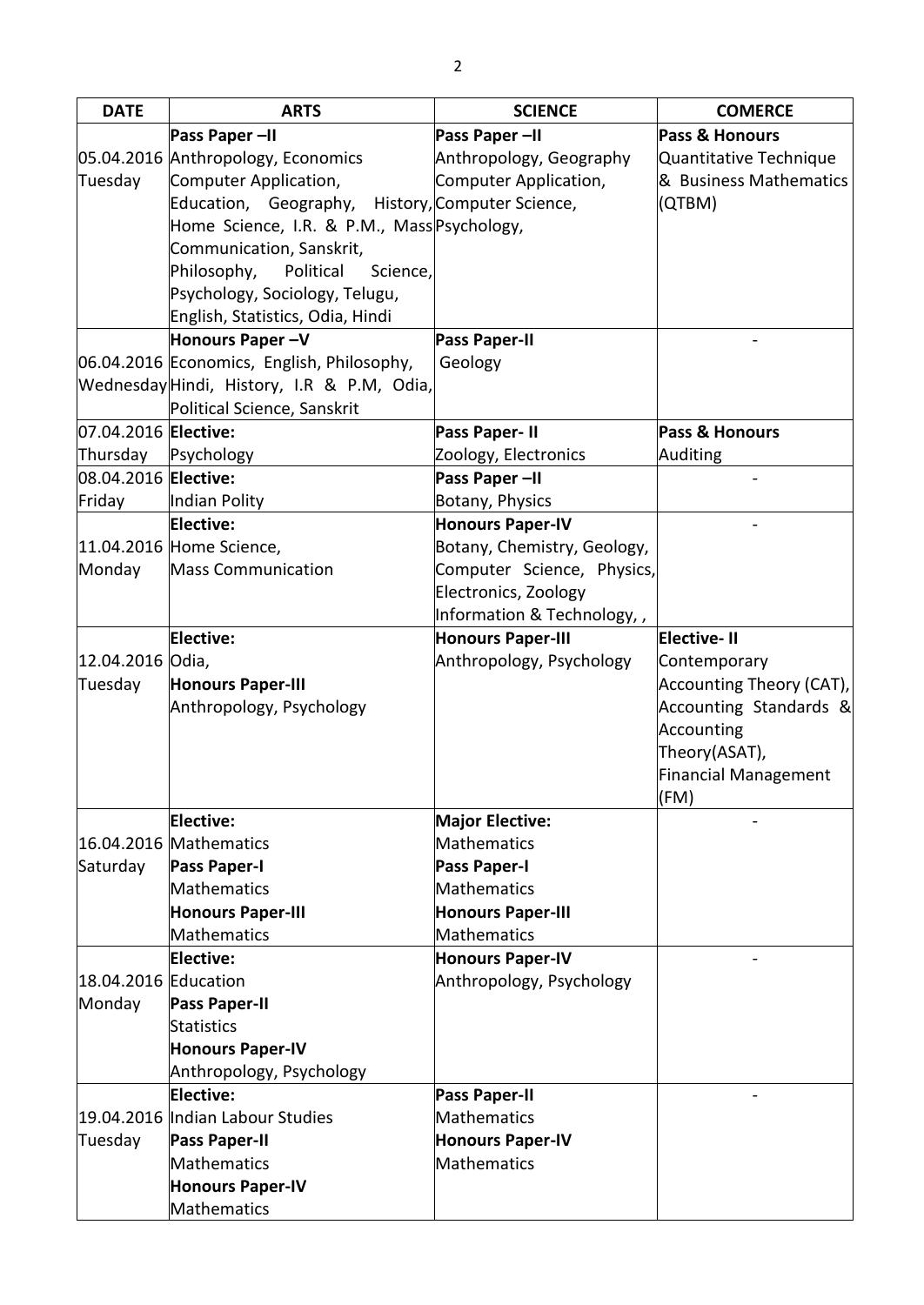| <b>DATE</b>         | <b>ARTS</b>                                                                    | <b>SCIENCE</b>                                      | <b>COMERCE</b>              |
|---------------------|--------------------------------------------------------------------------------|-----------------------------------------------------|-----------------------------|
|                     | Elective:                                                                      | <b>Major Elective:</b>                              |                             |
|                     | Indian<br>20.04.2016 Land Mark<br>in                                           | History, Bio Technology, Physics,                   |                             |
| WednesdayStatistics |                                                                                | Computer Application,                               |                             |
|                     |                                                                                | Conservation and                                    |                             |
|                     |                                                                                | of<br>Management<br><b>Natural</b>                  |                             |
|                     |                                                                                | Resources, Anthropology,                            |                             |
|                     |                                                                                | Disaster Management,                                |                             |
|                     |                                                                                | <b>Electronics, Elementary</b>                      |                             |
|                     |                                                                                | Bio-Physics, Life Science,                          |                             |
|                     |                                                                                | Environmental Science,                              |                             |
|                     |                                                                                | Industrial Chemistry,                               |                             |
|                     |                                                                                | Science,<br>Material<br>Non-                        |                             |
|                     |                                                                                | Convention<br>Energy                                |                             |
|                     |                                                                                | Pisciculture,<br><b>Resources</b>                   |                             |
|                     |                                                                                | Polymer Science,                                    |                             |
|                     |                                                                                | Remote Sensing, Sustainable                         |                             |
|                     |                                                                                | Agriculture Practice                                |                             |
|                     | <b>Pass Paper-I</b>                                                            | Pass Paper-I                                        | <b>Pass Paper-IV</b>        |
|                     | 21.04.2016 Anthropology,<br>Home                                               | Science, Anthropology,                              | <b>Cost Accounting</b>      |
| Thursday            | Economics, Education, Sanskrit,                                                | Computer Application,                               | <b>Honours Paper-VII</b>    |
|                     | Geography, History, I.R & P.M.,                                                | Computer Science,                                   | Accounting<br>Cost<br>(for  |
|                     | Computer Application, English,                                                 | Psychology, Geography                               | Accounting group<br>and     |
|                     | Mass Communication, Telugu,                                                    |                                                     | Management group)           |
|                     | Philosophy, Political Science,                                                 |                                                     |                             |
|                     | Psychology,<br>Odia,<br>Hindi,                                                 |                                                     |                             |
|                     | Sociology,                                                                     |                                                     |                             |
| 22.4.2016           | <b>Honours Paper-V</b>                                                         | <b>Honours Paper-V</b>                              |                             |
| Friday              | Mathematics                                                                    | <b>Mathematics</b>                                  |                             |
|                     |                                                                                |                                                     |                             |
|                     |                                                                                | Time- 2.00 P.M to 5.00 P.M (only for Add-on-Course) |                             |
| 22.4.2016           | Paper-IV                                                                       | Paper-IV                                            | Paper-III                   |
| Friday              | Advanced Diploma in                                                            | Advanced Diploma in EETC                            | Advanced<br>Diploma<br>in   |
|                     | (2 <sup>nd</sup> Sitting) E Commerce                                           |                                                     | <b>Computer Application</b> |
| 23.4.2016           | Paper-V                                                                        | Paper-V                                             | <b>Paper-IV</b>             |
| Saturday            | Advanced Diploma in                                                            | <b>Advanced Diploma in EETC</b>                     | Advanced<br>Diploma<br>in   |
|                     | (2 <sup>nd</sup> Sitting) E Commerce                                           |                                                     | <b>Computer Application</b> |
|                     | 25.04.2016 ALL PRACTICAL EXAMINATION OF +3 SECOND TDC (ARTS, SCIENCE,COMMERCE) |                                                     |                             |
| to                  | <b>EXAMINATION 2016</b>                                                        |                                                     |                             |
| 02.05.2016          |                                                                                |                                                     |                             |

Regarding Practical Examination in different (General, Honours, Add-on Course) subjects, the Examinees are advised to keep contact with the respective Centre Superintendents.

**N.B.:-** Omission(s), Clashes or any other discrepancies if any, in this programme should be brought to the notice of the undersigned immediately. The examination shall be held as per the programme, even if any of the date(s) is/are subsequently declared as holiday and unless otherwise the examination(s) is/are rescheduled with proper notification or information from the undersigned. **By order Sd/- S.N. Sahoo**

Controller of Examinations